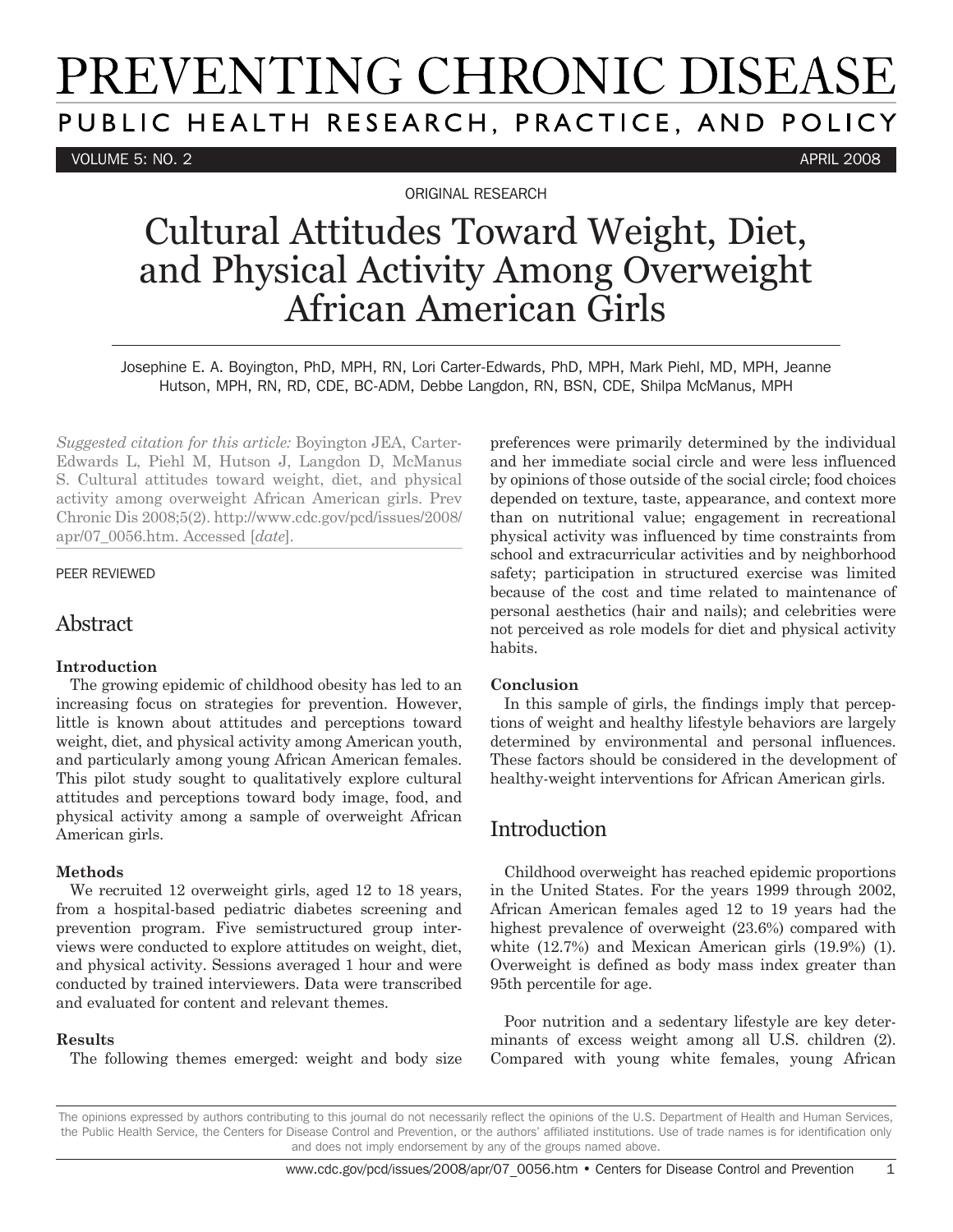American females are less likely to eat the recommended daily amount of fruits, vegetables, and whole grains, and are more likely to consume high amounts of fat and sodium (2,3). They also are less likely to be physically active and more likely to watch television, and to watch television while eating (4,5). Moreover, African American females prefer and tolerate heavier body weight and are more satisfied with their body image and larger body size (6,7). Consequently, they maintain greater within-group social acceptance of heavier body weight and perceive less social pressure to lose weight (8-11), resulting in infrequent pursuit of long-term weight management strategies (12,13). These findings are of concern because excess weight in childhood is associated with a dramatically increased risk of adult obesity and obesity-related conditions such as diabetes and cardiovascular disease (14-16). Furthermore, excess weight in adolescence is associated with poorer social and economic outcomes in adulthood (17,18).

In light of these findings, national health agendas target lifestyle modification as a first-line prevention strategy for overweight and its complications and encourage further understanding of barriers to lifestyle modification among minority populations (19).

Thomas (20) posits that lifestyle behaviors of African American females are responses to historical, social, and cultural forces affecting their personal health beliefs, attitudes, and perceptions. Though unhealthy diet and physical inactivity are clearly determinants of excess weight in this group, few data exist on the psychosocial factors (beliefs, attitudes, and perceptions) that promote these behaviors and the cultural contexts within which they operate (21).

Culture, defined as the unique shared values, beliefs, and practices of a group, can influence the behaviors of individuals by affecting their thoughts, feelings, acceptance, and adoption of health education messages (22,23). For example, to reduce the prevalence of excess weight, current health strategies promote lower fat intake. However, among African American populations, especially in the southeastern United States, consumption of foods high in fat is a documented dietary and cultural practice (24). Nationally, compared with young white females, young African American females consume more calories from fat and report that social influences have a greater impact on their dietary practices (25). However, knowledge of how the culturally based perceptions and attitudes of African American youths are related to excess weight (26) and specifically how caregivers influence dietary and physical activity choices of youths remains limited (26,27). Among a sample of African Americans, one study found that most caregivers of overweight children aged 5 to 10 years tolerated larger child body sizes and minimized their child's health risk (27). Another study reported that African American girls perceive female caregivers as important role models for body size ideals (28), indicating the importance of assessing caregivers' influence on weight-related attitudes and behaviors of youths.

Further investigation of these social and environmental influences may help explain why this population is at disproportionate risk for obesity and obesity-related conditions and may lead to innovative strategies for encouraging the adoption of healthy lifestyle changes. This pilot study sought to qualitatively examine perceptions, attitudes, and cultural experiences relative to weight and weight-related factors among a sample of overweight African American girls.

## Methods

#### Sample

This predominantly low-income sample consisted of mother-daughter dyads recruited from a large urban hospital diabetes prevention program in North Carolina during October 2005 through July 2006. Girls were eligible if they were screened as overweight and were part of the hospital diabetes prevention program but had not been diagnosed with diabetes, prediabetes, or metabolic syndrome. To assess the perceptions of both mothers of overweight girls and girls themselves, dyads were recruited and interviewed concurrently but separately. Of the 49 eligible mother-daughter dyads, we successfully recruited 30, and 12 completed the study. Barriers for noncompletion included competing priorities that prevented attendance at scheduled sessions; unreliable phone services because of the inability to pay; and frequent address changes because of participants' relocation.

#### **Procedures**

Supervised student interns used clinic records to recruit eligible dyads by phone. At initial contact, each mother received the full study description and dual invitations to

The opinions expressed by authors contributing to this journal do not necessarily reflect the opinions of the U.S. Department of Health and Human Services, the Public Health Service, the Centers for Disease Control and Prevention, or the authors' affiliated institutions. Use of trade names is for identification only and does not imply endorsement by any of the groups named above.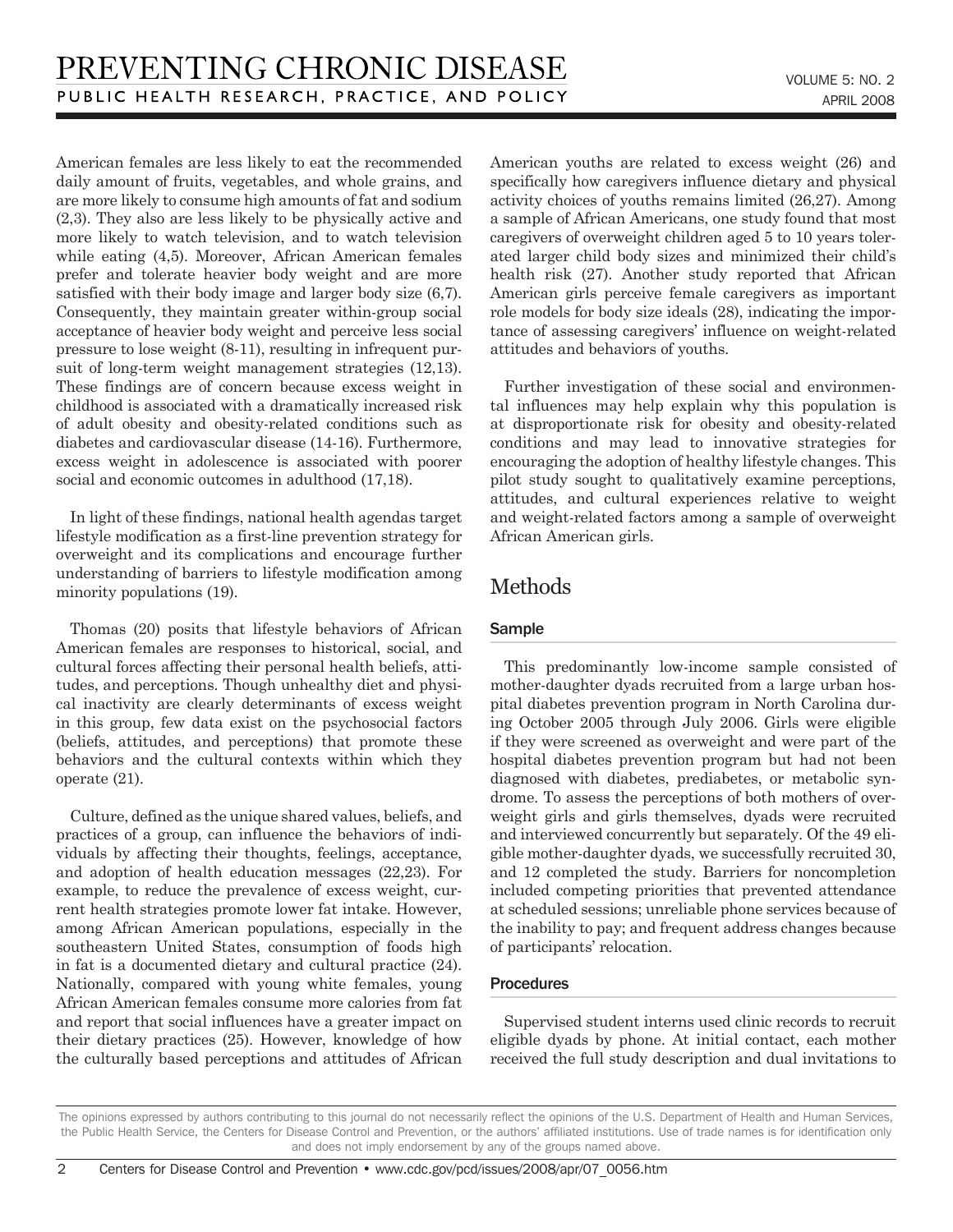participate with her daughter in a concurrent but separate interview session. Girls were matched by age group (12–14 years and 15–18 years), and mothers by age of daughter, into one of ten weekday sessions held at the hospital facilities. Five of the sessions targeted girls and five targeted mothers. Data presented here represent the findings from the girls' sessions only.

Before each recorded session, we obtained dual consent and assent from each dyad. At completion, a \$30 gift card was given to each pair. The study protocol was approved by the institutional review boards of Shaw University, the University of North Carolina (UNC) at Chapel Hill, and WakeMed Health and Hospitals. The study was funded by the UNC Program on Ethnicity, Culture, and Health Outcomes (ECHO) and the Carolina-Shaw Partnership for the Elimination of Health Disparities (through the Centers of Excellence Partnerships for Community Outreach, Research on Health Disparities and Training Project [Project EXPORT]), which is supported by the National Center on Minority Health and Health Disparities. Funding for the diabetes screening program, from which we recruited participants, was provided by the John Rex Endowment, Raleigh, North Carolina, as part of a larger community-wide diabetes prevention effort.

#### Data collection and analysis

The youth interview guide was designed to elicit perceptions and attitudes toward variables related to excess weight. Discussion topics were informed by the literature and by the investigators' understanding of the interrelationship of factors that contribute to overweight. We assessed six key areas: 1) definition of personal health; 2) dietary and physical activity habits; 3) perceptions of personal health and body; 4) important figures and role models; 5) social support; and 6) culture and environmental factors.

Trained interviewers conducted and recorded semistructured interviews. Transcribed text was verified for content accuracy by the lead investigator, who compared the transcripts against the recordings and coded them using NVivo 7 software (QSR International, Doncaster, Victoria, Australia). Coded transcripts were then reviewed by the second author and another evaluator. In cases of differences in coding, the third evaluator served as referee. Following the method described by Krueger (29), matrices of codes and corresponding quotes were developed and used with the raw data to explore for areas of divergence and convergence. To ensure validity of findings, we organized emergent themes by domains, mapped according to research questions, and checked across groups for frequency of occurrence.

## Results

#### Weight and body size perceptions

For more than three-quarters of the participants, having excess weight began in early childhood and was associated with negative comments from peers. However, regardless of age, the girls stated that they were "conditioned" against hurtful, weight-related comments and were neither bothered by them nor motivated to make substantial changes to their nutrition and physical activity habits. They perceived that "being skinny" was not in their best interest:

When I was in elementary school people called me fat. . . . I be like, okay, and, "Are you finished?" They be like, "Man, shut up." I say, "Dag," 'cause you know I don't care . . . 'cause to me it's like words are words, they go through one ear and out the other.

I've felt like they can call me the names they want to, but . . . being like really skinny is not good either.

Though clinically screened and categorized as overweight, the girls described their body size using a culturally based normative scale anchored by "skinny" and "big." Other descriptors in the scale included "medium," "thick," "fat," and occasionally "obese." Rarely was weight expressed as an objective measure:

I'm like, "Am I big?" They're like, "no." Then I was like, "Then what category I am? Skinny, big, or fat?" I don't like skinny, and she's like, "You ain't in the fat category, you ain't in the skinny, but you ain't all the way big. You going straight."

Instead of an ideal weight or body size, the girls preferred a continuum of acceptable sizes. They perceived that self-satisfaction with size was more important than actual size. Hence, a healthy body size was one with which

The opinions expressed by authors contributing to this journal do not necessarily reflect the opinions of the U.S. Department of Health and Human Services, the Public Health Service, the Centers for Disease Control and Prevention, or the authors' affiliated institutions. Use of trade names is for identification only and does not imply endorsement by any of the groups named above.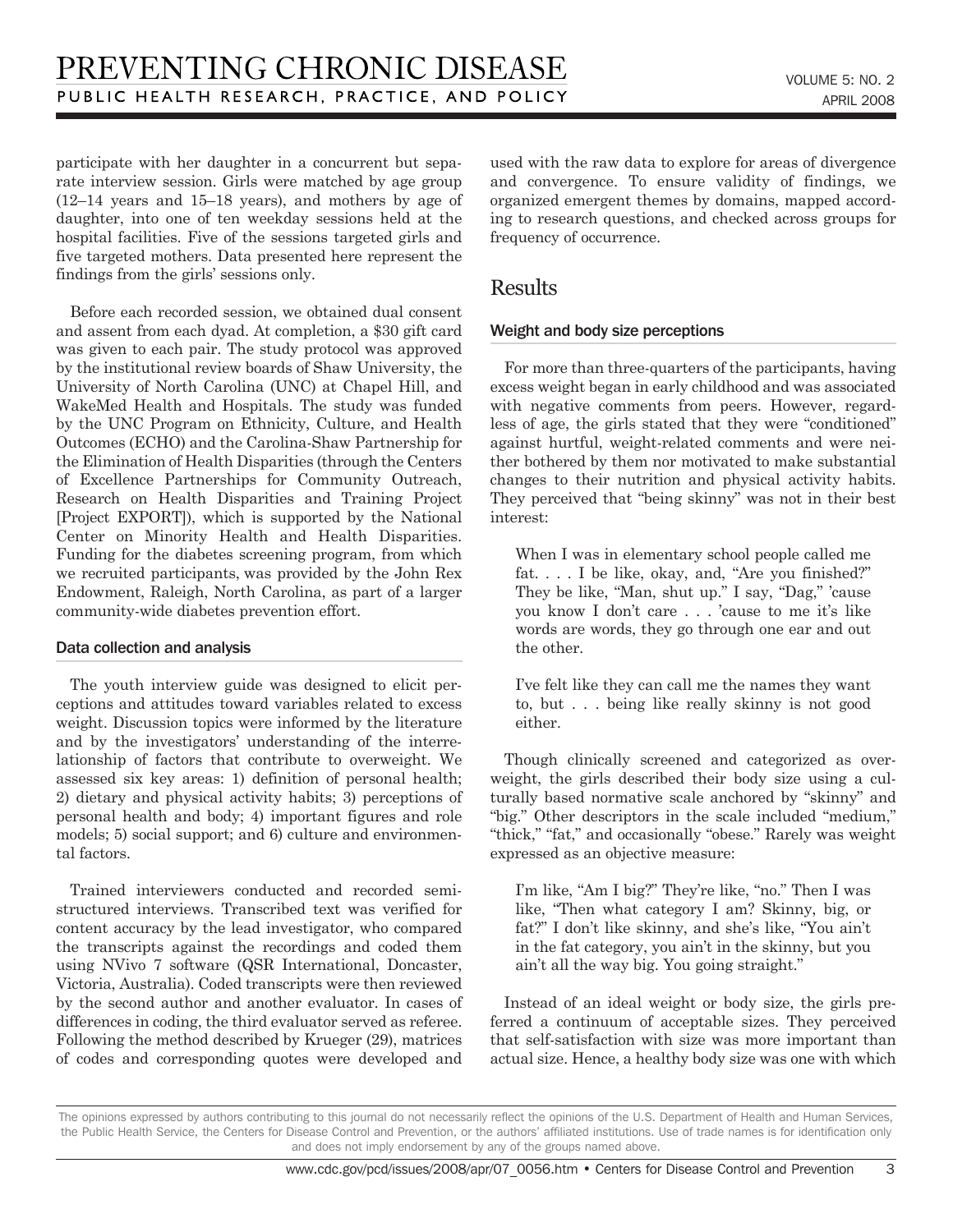an individual felt "comfortable": "I think being comfortable is just healthy. Being comfortable with your weight."

Preferred body size was perceived to be a personally determined attribute, yet the reference for body size was their families and cultural group. Weight and body size were, therefore, socially comparative attributes but were individualized through the girls' personal perceptions of their own image:

My family, they . . . compare me to my other cousin. That she's got like a perfect body, like a very perfect body, and they compare me to her like, "One day you're gonna look [like] her," and then my momma be like, "No, she's gonna look like her sister."

In response to the interviewer's question to define a healthy weight, one participant responded with this quote, to which others assented:

Like not past 200. . . . That's what they said when I went to the diabetic clinic. They want [me] to be like 150 and 132. I was like 150 when I was in 5th grade. If I go back to 5th grade I'll try to maintain that.

Among those who verbalized understanding that weight is an objective measure and related it to health outcomes, there was also a perception that their overweight status was not "critical." Following objective National Heart, Lung, and Blood Institute guidelines (30), however, the girls perceived "obesity" to be the critical stage:

I know I'm not healthy. . . . I am not like overweight. . . . I am overweight. I am not like at the obesity stage yet. And I don't think I'm going to be in the obesity stage.

Consistently, preferred body size was described as one that was large, especially in the breasts and buttocks area. Large breasts and buttocks were perceived as attributes of physical attractiveness; when these attributes were lacking, it resulted in dissatisfaction and led to remedial actions:

They be complaining. I got one friend she be complaining, she be like, "I wish I had a big butt."

I got like two [friends] and they real skinny, but N,

she got little boobs [breasts], and T, she be stuffing her bra . . . she be trying to wear jeans to make her butt big.

Further illustrating that larger body size can be a social asset and not a hindrance, one participant mentioned a physically large television actress and commented on her off-screen life:

"Nicky Parker" [a physically large television character] — She funny and she don't care what nobody say. . . . Well, she got a husband [in real life]. It proves that you can be big and have nice people, nice things, 'cause her husband, I see him . . . he's nice looking.

#### Dietary perceptions

The girls reported that their selection and consumption of healthy foods depended foremost on the taste, texture, and appearance:

It's how it's cooked. . . . If my grandma cooks something nasty, like what she wants . . . she will cook me something else or I make me something else. . . . Like today I'm like, "Can I have some pizza?" And she would say, "Okay." . . . Like at breakfast my grandma will cook, but I don't want to eat because I don't like grits — it's nasty to me.

They told us that the school food is healthy for you because they "shake and bake." And there is no seasoning [in] the mashed potato, there's no flavor. They be kicking 'cause you don't want it.

The participants emphasized that in addition to taste, dietary decisions also included considerations of context. Family and peer considerations often superseded personal judgment to eat healthfully as the girls strove to preserve cohesion in various social contexts:

And like who's going to pass up their grandma's cooking? She's cooking like Sunday, and it be like she's cooking chicken, collard greens, corn bread, and you know it's your grandma. She's old-fashioned so you don't . . . you be like, "Grandma, can you kind of cut back on the grease?", and she's going to look at you like, "Are you crazy?"

The opinions expressed by authors contributing to this journal do not necessarily reflect the opinions of the U.S. Department of Health and Human Services, the Public Health Service, the Centers for Disease Control and Prevention, or the authors' affiliated institutions. Use of trade names is for identification only and does not imply endorsement by any of the groups named above.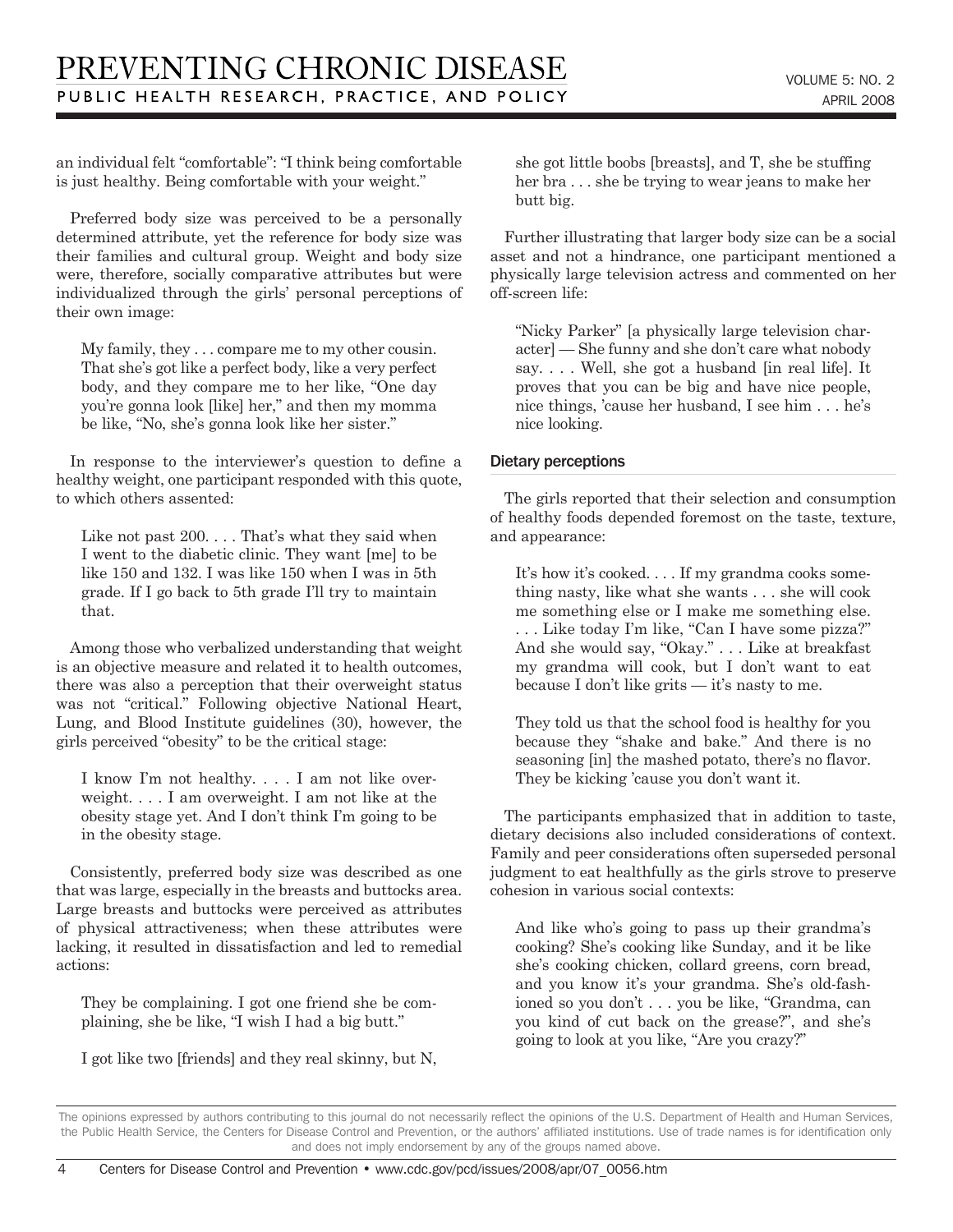Evidencing their internal struggle in balancing healthy eating habits in various contexts, the girls specifically stated they needed self-management skills: "I need to learn how to say 'no.' "; "I need more willpower."

Limited support for making healthy food choices at school was noted as a key hindrance: "At school . . . they offer you the opportunity to get fruit but they don't emphasize, okay, well, we want you to eat this and this and this."

Healthy foods were not generally perceived as filling. Though the girls identified the nutrition habits of their white schoolmates as healthy, they avoided pursuit of this dietary behavior because they perceived lack of physical satiety as a hindrance:

[White girls] eat nutrient bars, or they bring their lunch, have their little Juicy Juice and granola bars. I know 'cause . . . I watch them eat lunch and I be like, "How do you all get full?" There's nothing there.

They'll have this little wheat bread sandwich, that's all. They eat an apple, and a drink. . . . It's like Lunchables.

The girls identified culture as a major influence on the dietary decisions of their white schoolmates and specifically stated that it had a polarizing impact. On one hand, the African American girls thought that the diets of their white schoolmates promoted healthy eating, but on the other hand they perceived such a diet to negatively affect white girls' self-esteem. "I guess [the white girls] are raised to be [that way]."; "[White girls] care about what they look like. . . . They care about what people think. Like if they are too skinny they'll go home and cry. They have low selfesteem." Many of the African American girls indicated by this and similar other comments that they valued physical satiety over other people's expectations and opinions.

Traditional African American foods and food culture were identified as determinants of current nutrition behaviors. However, the girls noted that traditional foods were not inherently unhealthy but were made so by the preparation methods:

Well, other races, they be trying to eat healthy . . . . Asians, white people be, they like, they have

 . . . salad right there . . . then the main course, and they don't use all the fat in it, or they'll go out and eat nice foods.

#### Physical activity perceptions

The girls participated less enthusiastically in discussion of exercise than in other discussion segments. They reported a preference for group physical activities, such as step and dance teams and basketball. However, their reported frequency of participation varied because of the perceived "beauty cost," perceived lack of time, and reported lack of access to preferred activities. In discussing the "beauty cost," they externalized their comments and spoke about "others," indicating this attitude was not perceived to be a problem for them:

[Girls are] not interested in working like real hard doing all that exercise stuff. Some of them like like girls they don't like to sweat and get their hair messed up. . . . They think like they do the wrong thing, they break their nails, it's a crisis.

Participants also complained about not being able to participate in preferred, school-sponsored physical activities. They specifically cited their inability to meet qualifying prerequisites for weight and blood pressure as hindrances. They perceived their current physical activity options as limited because 1) more people wanted to participate in offered activities than could be accommodated or 2) desired activities were not offered at their schools. They also thought exercise was not a culturally valued practice and perceived it as a low-ranking, optional behavior that made demands on their limited time and resources: "I'll do it later."

As with other factors, physical activity was often discussed in the context of school, neighborhood, and family environments. The lack of safety after school was cited most often as a physical environmental factor that negatively influenced physical activity habits:

I think there's no way for me to exercise unless I go to school for PE or health [class] 'cause I don't have a good neighborhood to exercise or have fun with anybody around our neighborhood.

My neighborhood is real bad. . . . It's like real lonely. Well, not all the time, like other kids have

The opinions expressed by authors contributing to this journal do not necessarily reflect the opinions of the U.S. Department of Health and Human Services, the Public Health Service, the Centers for Disease Control and Prevention, or the authors' affiliated institutions. Use of trade names is for identification only and does not imply endorsement by any of the groups named above.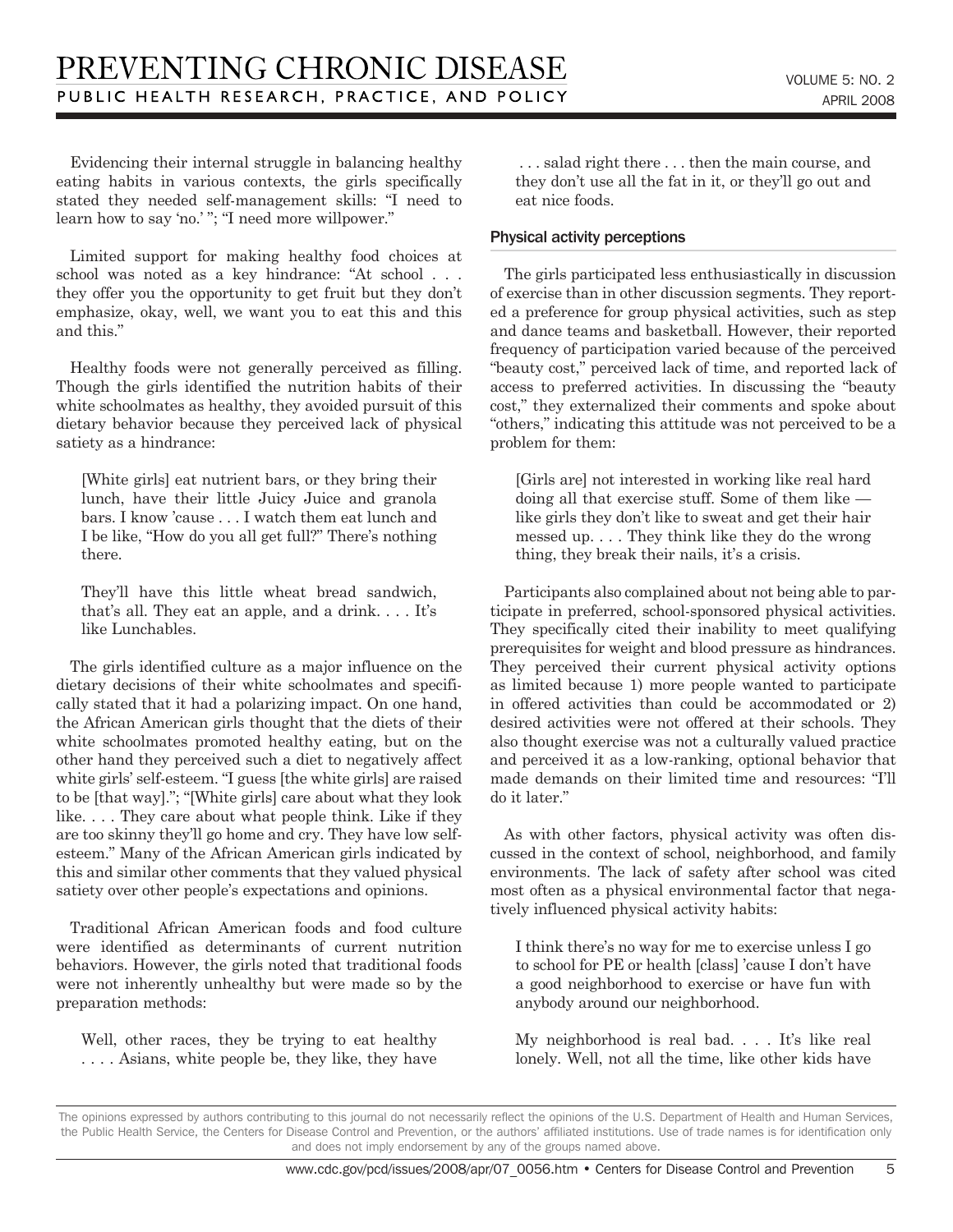groups they hang out with, and like you'd be scared to be out at night.

#### Important figures and role models

Most participants acknowledged that adult females were their role models and influenced their eating habits through food purchasing and preparation. However, the girls resisted verbal direction related to improving nutrition and physical activity from these adults because the girls wanted to determine their own approach. Where the need for support was perceived, the participants reported positive verbal support as enabling positive behaviors or buffering negative behaviors, or both. With the exception of three girls who mentioned a grandfather or father, the influence of older males as a source of support for good dietary and physical activity decisions was absent in the discussions. From male peers, the girls reported receipt of negative support in the form of comments directed toward their body parts. For example, one girl relayed how a friend was teased by a male peer that she had "mosquito bites" for breasts. So, despite previously stating that they were "conditioned" against the effect of negative comments, the girls seemed to be affected by male peer teasing to the extent that one said, "He lowers my self-esteem."

An unanticipated finding was that some celebrities who speak on weight-related issues were not perceived to be genuine and, therefore, not emulated. Incentives such as financial compensations and access to personal gyms, trainers, and chefs were perceived as factors that lessened the relevance of the celebrities' messages: "[Celebrities] get paid to say what they say. . . . Toni Braxton, you know how she been big, she got her own private instructor"; "[Oprah Winfrey], she got her own gym in her house."

### Discussion

To address the high prevalence of overweight among youth, investigators have called for consideration of youths' perceptions (26,31) in addition to other factors. This pilot study explored and identified important weight-related perceptions and attitudes among a sample of overweight African American girls. Pertinent findings were that 1) weight and body size preferences are personally determined attributes that are less influenced by the opinions of those outside of one's social circle; 2) food choices depend on texture, taste, appearance, and context of the food; 3) engagement in physical activity is influenced by social and environmental factors such as time constraints imposed by school and extracurricular activities; 4) participation in structured physical activity is limited because of the cost in time related to maintenance of personal aesthetics (hair and nails); and 5) some celebrities are not realistic models for diet and physical activity habits. In this sample of girls, these findings suggest that weight-related behaviors and attitudes are influenced by culturally based perceptions as well as contexts.

Previous studies of African American girls document a preference for larger body size, which is often supported by positive reinforcement from adults (5,6). This study further adds that body size was perceived to be related to a specific stage of life. In their discussions, participants specifically contrasted their weight in elementary school with their current weight and noted that weight was stage-dependent, implying that as one matures in age, one is supposed to progress to a larger body size and weight. Additionally, as with previous findings in adult females, the girls in this study conceptualized body size and weight on a normative, culturally based scale (32) and mentioned family and friends as their body size references. This finding suggests that weight and body size are socially comparative attributes in this sample and further illustrates how culture affects girls' values and their self-estimations of their bodies.

Personally oriented values such as physical attractiveness, personal satisfaction, self-esteem, and comfort were consistently expressed by participants in their descriptions of body size, dietary preferences, and thoughts about other cultural groups. For example, nutrition and weight habits of white girls were perceived to be externally motivated and the cause and evidence of low self-esteem, therefore, an undesirable behavior. The participants stated they valued physical satiety over others' opinions and consequently evidenced personal responsibility for their own healthy sense of self. Incidentally, studies comparing black and white women report that despite experiencing comparable displeasure at negative comments, black women's self-esteem is not influenced by general positive or negative social feedback (33). In addition, Patterson (34) posits that among African American females, relevant "others" serve as the source of self-estimations and enable them to be rooted against negative self-estimations (34). Because the girls in our study indicated that the relevant people in their lives were their African American friends and fami-

The opinions expressed by authors contributing to this journal do not necessarily reflect the opinions of the U.S. Department of Health and Human Services, the Public Health Service, the Centers for Disease Control and Prevention, or the authors' affiliated institutions. Use of trade names is for identification only and does not imply endorsement by any of the groups named above.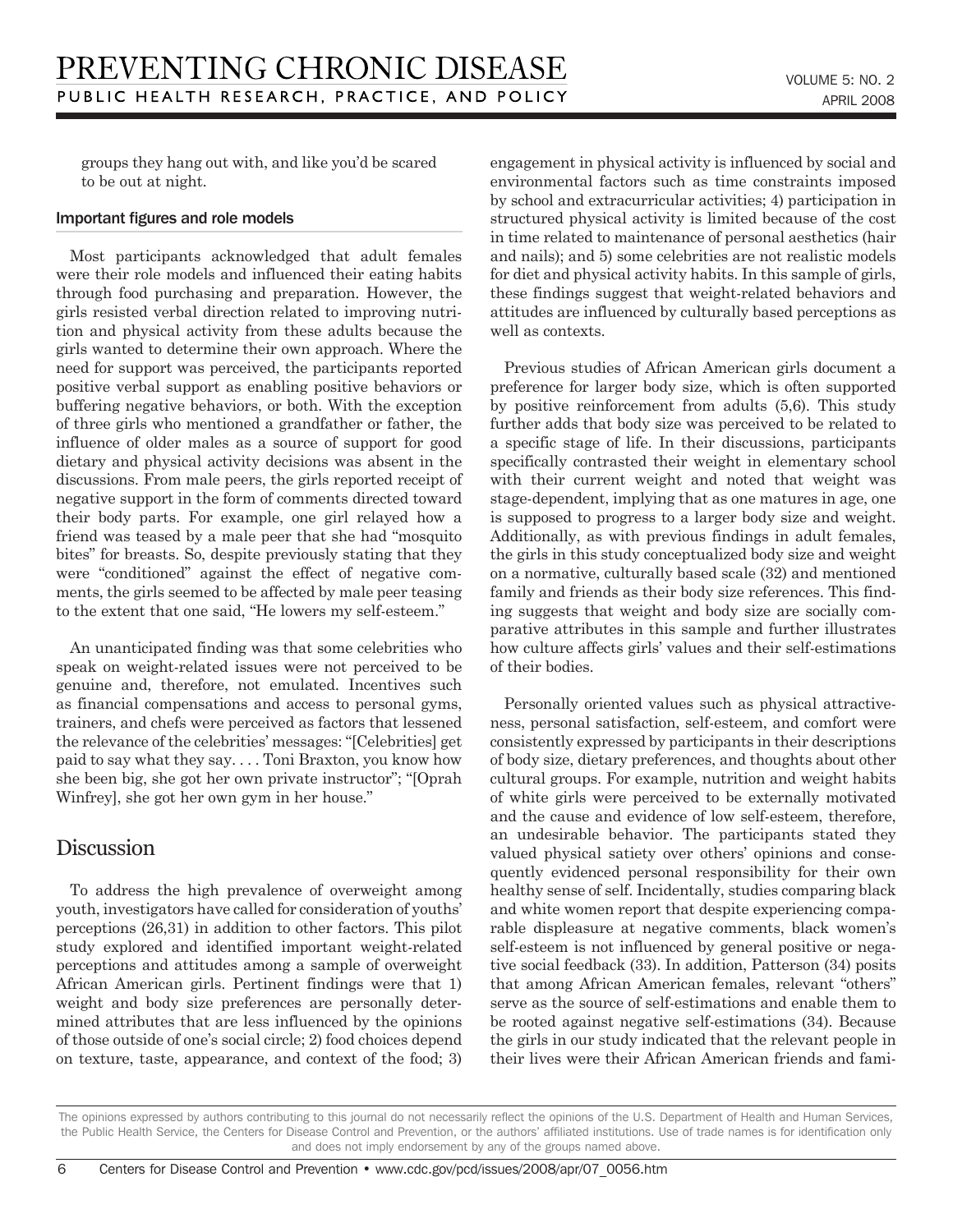lies, these people could be integral to the success of efforts targeting weight reduction in this population.

The physical characteristics of food and contextual challenges related to dietary choices were mentioned as hindrances in the pursuit of healthy nutrition habits. Participants had adequate knowledge of healthy nutrition but perceived a lack of self-management and negotiation skills. Their expressed desire to acquire these skills indicated a willingness to take responsibility for their choices and suggested that efforts focusing on self-efficacy may be highly beneficial in this sample of girls.

Limitations to engagement in physical activity included the amount of time already taken up with school and extracurricular activities, limited access to opportunities for exercise, time and beauty cost, and lack of safety. Collectively, these challenges signal interplay between personal factors and global societal factors over which these girls lacked control. Furthermore, the challenges suggest potential areas for creative explorations for public health interventions. For example, approaches favoring school- or home-based physical activities have not been well explored in this population and may be useful for these girls, who perceived lack of opportunities because of limited access to activities and because of unsafe neighborhoods. Furthermore, concerns about personal aesthetics indicate that activities perceived as less disruptive might be more easily adopted than those perceived to be aesthetically costly.

The negligible impact of celebrities on diet and physical activity behaviors was an unexpected finding. Specific African American celebrities discussed were Oprah Winfrey, Toni Braxton, and Mo'Nique ("Nicky Parker"). Although the girls admired and mentioned these women because of their past or current weight issues, the perceived impact of these women varied. Weight-related messages from Oprah Winfrey and Toni Braxton were seen as irrelevant because the women were perceived to have assets not available to the girls. In contrast, Mo'Nique, the largest of the three celebrities, who embraces and positively promotes her large size, was admired and perceived as a realistic role model and a testament that one can be successful despite one's large size. For these girls, Mo'Nique may be a more relevant "other" because her attitude is in accord with their cultural values of weight and body size. Moreover, her self-affirmations coupled with her personal success also affirm their expressed desire to be responsible for their own healthy internal and external sense of self. These findings are informative because they highlight that public health interventions must consider both the delivery and the content of health messages targeting these girls. Hence, efforts that tap into personal values and enhance self-esteem may be more favorably perceived and potentially more relevant than celebrity-endorsed messages not reflecting the realities of the girls' daily lives.

One major determinant of chronic diseases is the environment and its influence on lifestyle behaviors (30). In North Carolina, African Americans are poorer, underemployed, more sedentary, and consume less than the recommended intake of fruits and vegetables than do whites (35). This environmental context and the behaviors reported in this study suggest that this study's findings may differ from findings in other regions of the United States.

Though the small sample size limits the study's generalizability, the perceptions and attitudes documented point to key areas for further inquiry. Overall, the findings are informative and suggest that future intervention efforts should assess girls' knowledge, perceptions, and self-efficacy levels related to nutrition and physical activity to inform program design. Assessments should specifically target identifying girls' perceptions of contextspecific barriers (availability, cost, access, safety, health status) and facilitators (preferred foods, activities, role models) of adopting healthy behaviors. Furthermore, program effectiveness and sustainability can be enhanced by engaging, as change facilitators, role models who influence girls' weight-related perceptions and behaviors. Finally, program messages and offerings should be context-specific to promote ease of adoption and sustainability in this population.

## Acknowledgments

This study was funded by the University of North Carolina Program on Ethnicity, Culture, and Health Outcomes (ECHO) and the Carolina-Shaw Partnership for the Elimination of Health Disparities (Project EXPORT) funded by the National Center on Minority Health and Health Disparities (NCMHD) (National Institutes of Health [NIH] grants #P60 MD000239 and #P60 MD000244).

J.E.A.B. was supported in part by NIH NCMHD grant #R24 MD000167; U.S. Department of Health and Human

 $\overline{7}$ 

The opinions expressed by authors contributing to this journal do not necessarily reflect the opinions of the U.S. Department of Health and Human Services, the Public Health Service, the Centers for Disease Control and Prevention, or the authors' affiliated institutions. Use of trade names is for identification only and does not imply endorsement by any of the groups named above.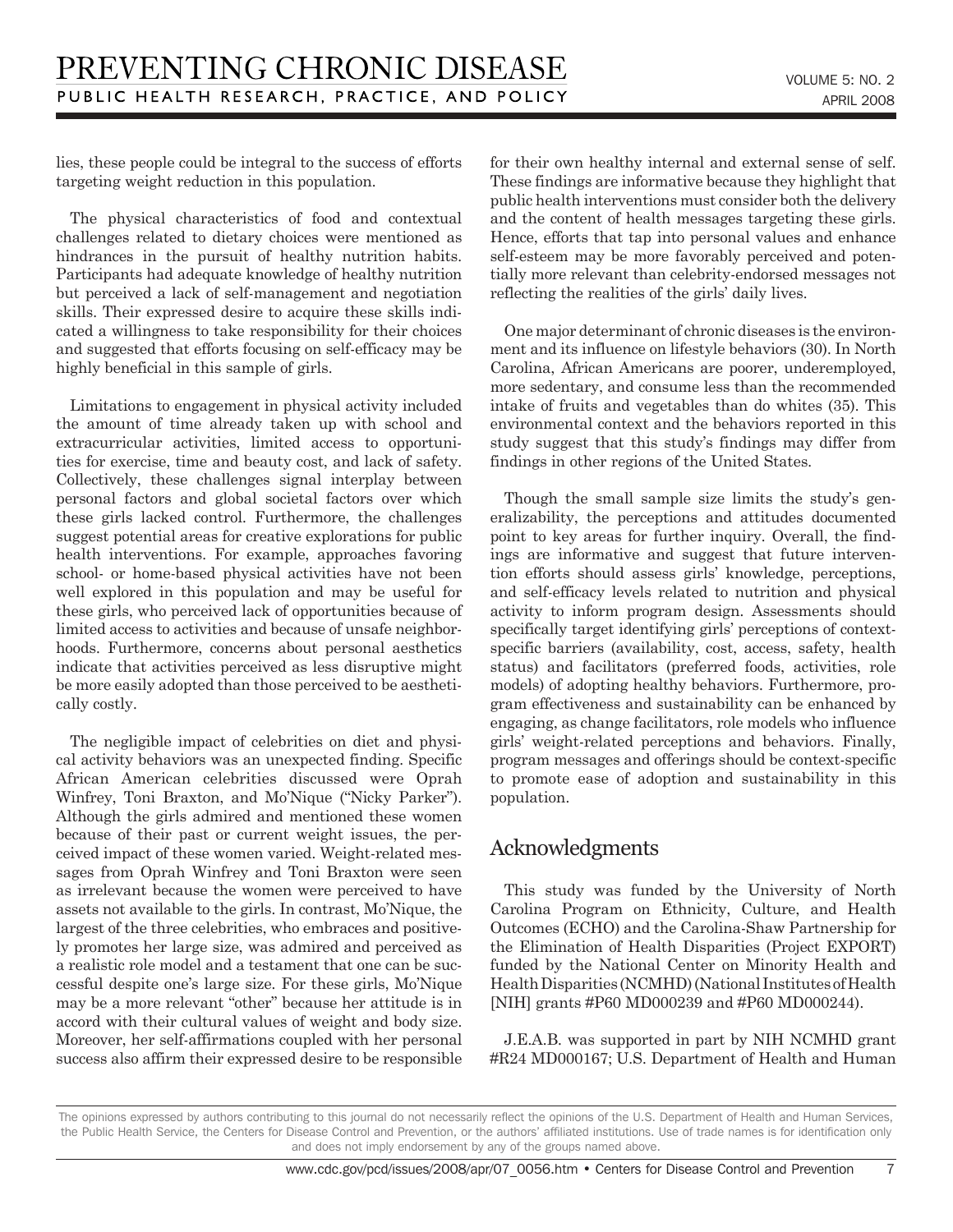Services Agency for Healthcare Research and Quality grant #R24 HS013353 and NIH National Institute of Arthritis and Musculoskeletal and Skin Diseases grant #3 P60 AR49465-04S1.

L.C.E. was supported in part by a grant from the National Institute of Diabetes, Digestive, and Kidney Diseases, #RO1 DK64986-03S1.

The authors acknowledge the student research interns from the WakeMed Pediatric Diabetes Program.

## Author Information

Corresponding Author: Josephine E. A. Boyington, PhD, MPH, RN, Institute for Health, Social and Community Research, Shaw University, 900 S Wilmington St, Suite 220, Raleigh, NC 27601. Telephone: 919-546-8377. E-mail: jboyington@shawu.edu. Dr Boyington is also a diversity supplement research investigator, National Institute of Arthritis and Musculoskeletal and Skin Diseases, University of North Carolina School of Medicine, Thurston Arthritis Research Center, Chapel Hill, North Carolina.

Author Affiliations: Lori Carter-Edwards, Director, Health Promotion and Disease Prevention, Division of Community Health, Department of Community and Family Medicine, Duke University, Durham, North Carolina; Mark Piehl, Medical Director, Pediatric Diabetes Program, WakeMed Health and Hospitals, Raleigh, North Carolina, and Clinical Associate Professor of Pediatrics, University of North Carolina School of Medicine, Chapel Hill, North Carolina; Jeanne Hutson, Pediatric Diabetes Program, WakeMed Health and Hospitals, Raleigh, North Carolina; Debbe Langdon, Pediatric Diabetes and Asthma Programs, WakeMed Health and Hospitals, Raleigh, North Carolina; Shilpa McManus, University of North Carolina School of Medicine, Chapel Hill, North Carolina.

## References

- 1. Hedley AA, Ogden CL, Johnson CL, Carroll MD, Curtin LR, Flegal KM. Prevalence of overweight and obesity among U.S. children, adolescents, and adults, 1999–2002. JAMA 2004;291(23):2847-50.
- 2. McNutt SW, Hu Y, Schreiber GB, Crawford PB, Obarzanek E, Mellin L. A longitudinal study of the

dietary practices of black and white girls 9 and 10 years old at enrollment: the NHLBI Growth and Health Study. J Adolesc Health 1997;20(1):27-37.

- 3. Simons-Morton BG, Baranowski T, Parcel GS, O'Hara NM, Matteson RC. Children's frequency of consumption of foods high in fat and sodium. Am J Prev Med 1990;6(4):218-27.
- 4. Kimm SY, Barton BA, Obarzanek E, McMahon RP, Sabry ZI, Waclawiw MA, et al. Racial divergence in adiposity during adolescence: the NHLBI Growth and Health Study. Pediatrics 2001;107(3):E34.
- 5. Wolf AM, Gortmaker SL, Cheung L, Gray HM, Herzog DB, Colditz GA. Activity, inactivity, and obesity: racial, ethnic, and age differences among schoolgirls. Am J Public Health 1993;83(11):1625-7.
- 6. Hesse-Biber SN, Howling SA, Leavy P, Lovejoy M. Racial identity and the development of body image issues among African-American adolescent girls. The Qualitative Report 2004;9(1):49-79.
- 7. Stevens J, Kumanyika SK, Keil JE. Attitudes toward body size and dieting: Differences between elderly Black and White women. Am J Public Health 1994;84(8):1322-5.
- 8. Greenberg DR, LaPorte DJ. Racial differences in body type preferences of men for women. Int J Eat Disord 1996;19(3):275-8.
- 9. Powell AD, Kahn AS. Racial differences in women's desires to be thin. Int J Eat Disord 1995;17(2):191-5.
- 10. Striegel-Moore RH, Wilfley DE, Caldwell MB, Needham ML, Brownell KD. Weight-related attitudes and behaviors of women who diet to lose weight: a comparison of black dieters and white dieters. Obes Res 1996 Mar;4(2):109-16.
- 11. Kumanyika S, Wilson JF, Guilford-Davenport M. Weight-related attitudes and behaviors of black women. J Am Diet Assoc 1993;93(4):416-22.
- 12. Parker S, Nichter M, Nichter M, Vuckovic N, Sims C, Ritenbaugh C. Body image and weight concerns among African-American and white adolescent females: differences that make a difference. Hum Organ 1995;54(2):103-14.
- 13. Bronner Y, Boyington JE. Developing weight loss interventions for African-American women: elements of successful models. J Natl Med Assoc 2002;94(4):224- 35.
- 14. Overweight and obesity: health consequences. Atlanta (GA): Centers for Disease Control and Prevention. http://www.cdc.gov/nccdphp/dnpa/obesity/consequences.htm. Updated May 22, 2007.

The opinions expressed by authors contributing to this journal do not necessarily reflect the opinions of the U.S. Department of Health and Human Services, the Public Health Service, the Centers for Disease Control and Prevention, or the authors' affiliated institutions. Use of trade names is for identification only and does not imply endorsement by any of the groups named above.